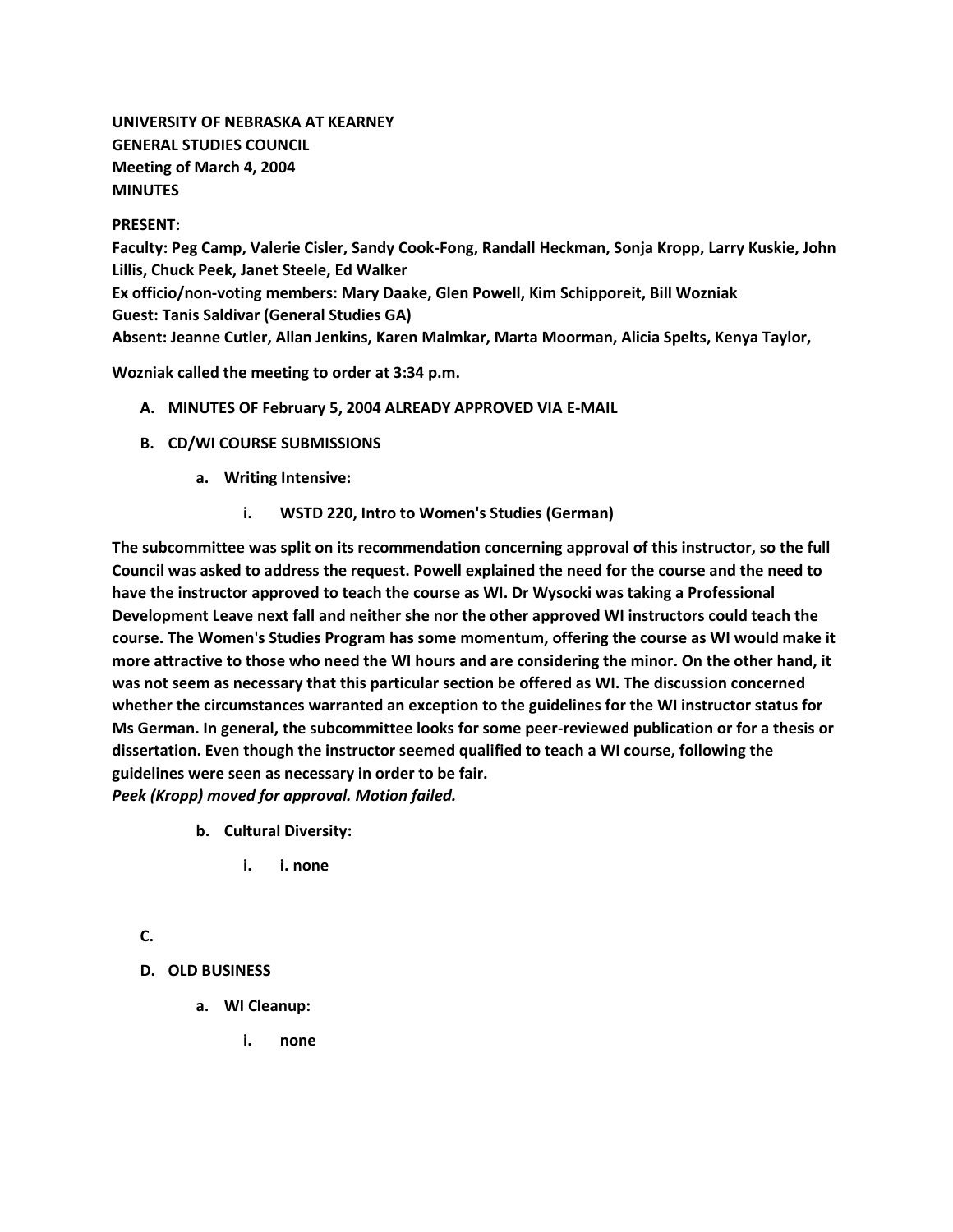#### **b. CD Cleanup:**

- **i. none**
- **c. Notification of new WI course-instructor assignments** 
	- **i. none**

#### **d. General Studies Assessment Update**

**i. Wozniak reported the outline of the assessment report that he will present at the next meeting. He had student outcome data from three departments, English, Math, and Chemistry. He hoped to receive data for Psychology before that meeting. Aside from those data, the report will include indirect assessment data from the National Survey of Student Engagement, the firstyear program questionnaire (CESQ), and the Registrar's exit survey. Other data concerning the program offerings will include the WI and CD course and enrollment data and other data concerning enrollments and course offerings. He also reported that a complete written report should be available before the meeting and that only the highlights of the data will be presented in the meeting.**

## **e. Liberal Studies at UNK**

**i. Continued discussion. There was extensive discussion concerning what actions should be taken as a result of the Modern Languages materials distributed and discussed at the last meeting. Even though specific recommendations were made in the report, Kropp said that she would not propose a motion until she saw what other proposals were being considered. She is opposed to each of us making our own proposals and then fighting it out. She preferred trying to balance each other's ideas/needs with some good will. Having specific recommendations on each agenda would allow all to hear how each other is thinking in general, what each of our bottom lines are in specific, and then we can launch proposals. Others reported that we have not addressed the specific recommendations from the Academic Program review and asked when we would address them. It was suggested that a list of the specific recommendation be presented to the Council with a schedule of when each recommendation would be addressed. Wozniak will comply.**

**F. NEW BUSINESS**